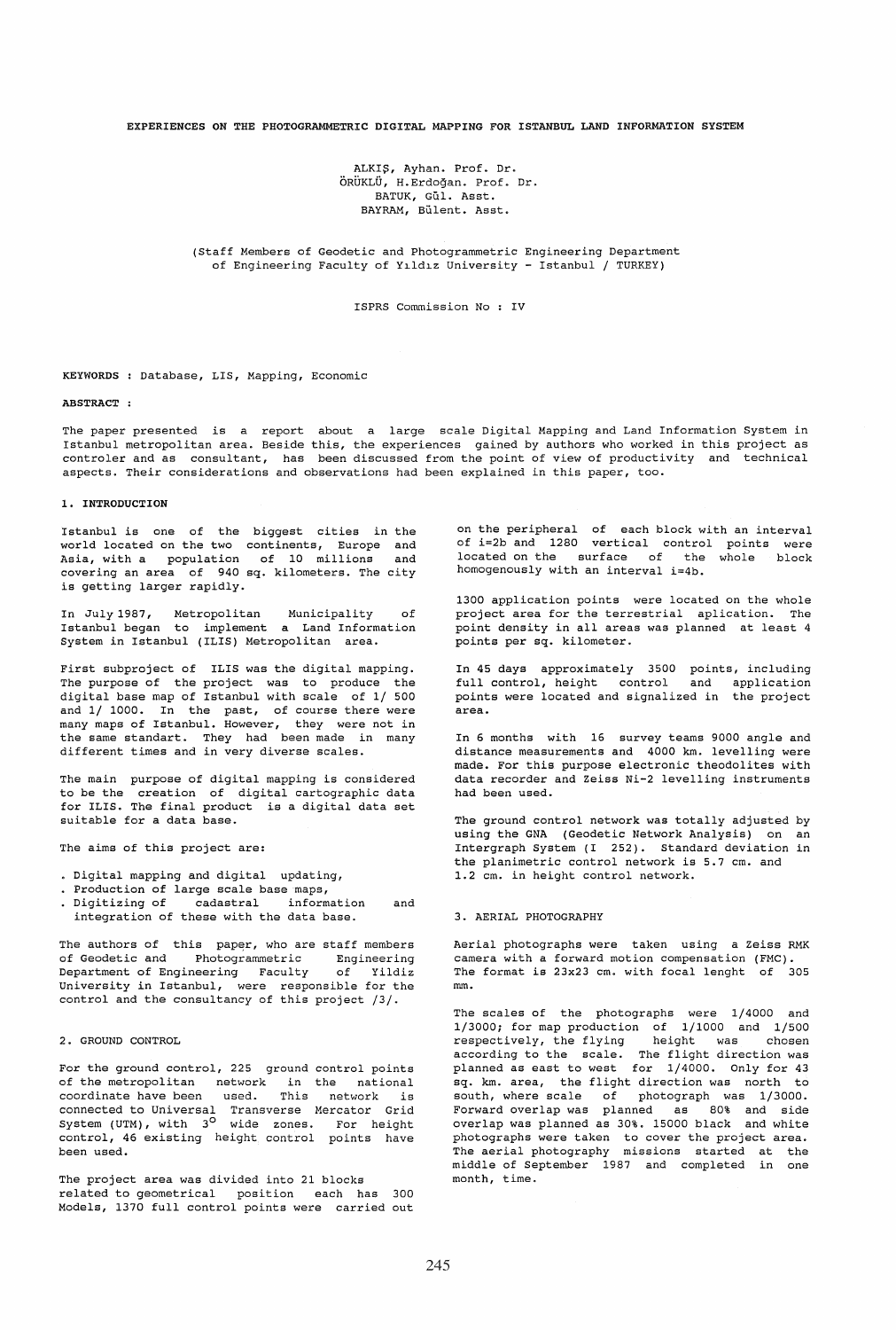# 4. AERIAL TRIANGULATION

Project area was divided into 21 Blocks /3/. Each block consisted of approximately 300 models. For aerial triangulation and for digital mapping, 60% forward overlapped photographs were selected. Tie points were identified from Tie points were identified from natural objects<br>such as corner of buildings and ends of lines drawn on the roads or very sharp drawn on the roads or very sharp objects. Aerial<br>triangulation measurements were made on the 8 ends of lines made on the 8 Inter Map Analytical (IMA) instruments, using stereocomparator mode.

Before measuring some informations had to be enteredinto the data base. This included project information, camera information, fiducial mark coordinates, block, strip, photograph and model informations. After measuring fiducials, adjustment of inner orientation was performed by conformal transformation with 4 parameters. Residuals were kept below 10 micrometers for relative oriantation, after 9 parallax points had been measured. Tolerance of residual parallaxes was 5 micrometers. Approximately 10 control points in each model were measured. Root mean square error was below 3 cm.

For aerial triangulation adjustment, (PC Version), "Block Adjustment with Models" program has been used. Each adjusted separately. the PAT-MR Independent block was

5. DIGITAL MAPPING

#### 5.1. Hardware and Software

During Photogrammetric Digital Map Production, a system configuration described in /1/, was used. The main part of hardware, is a dual processor Intergraph 252. The communication between the main computer and the peripheral units is provided through ETHERNET. The disk capacity is 2 GB and core memory is 32 MB. The operating system is VMS. 8 lMA, 2 WS, IBM PC/2 and plotters are connected to the Local Area Network.

The software used on the system is as follows:

- VMS Operating System
- IMAN, IMAP for stereoplotters
- IGDS Interactive Graphics Design System
- DMRS Database Management Retrieval System
- IPS Intergraph Plotting system
- ICS Interactive COGO System
- ETI Electronic Theodolite Interface
- GNA Geodetic Network Analysis
- PAT-MR/PC Aerial Triangulation Adjustment
- ATP Aerial Triangulation Package
- DTM Digital Terrain Modelling
- 5.2. Digitizing

8 lMA analytic Stereoplotters are used for digitizing feature coding mode. With this aim, a Turkish "graphics font" and a symbol library which is within the national standards was created. All the necessary data were provided for the operators.

The topographic TOP-File and planimetric PLN-File are digitized and coded with corresponding symbol library. They are buildings and structures, boundries, roads, tracks, railways, lines, masts and poles, water drainages and coastal features, vegetations etc. During the "Feature Coding" the topographic and planimetric data were stored in to 63 layers in the Intergraph system.

Digitized maps are plotted and transfered to the quality control.

## 5.3. Field Completion

Field completion had been performed by survey teams equipped by Zeiss Elta 3 total stations. Field completion planned and performed; based on the editing request. Data collection in the field had been coded while data was recorded. Than the data was transferred to a PC and converted to IGDS graphic design files autom atically.

# 5.4. Editing

An editing request was prepared per model for field completion.

Field completion was done on the editted file and final form of the digitized model was obtained.

Editing process was carried out daily on the workstation.

#### 5.5. Quality Control

The quality control department checked the<br>cartographic quality and completeness of the cartographic quality and completeness of digitized models. By using the final form of the models, maps were extracted automatically. The final maps were derived form the digital data by automated plotting and produced according to national standards. The quality and control tests of the produced maps were carried out by the team in which the authors of this paper participated. The results are given in /3/.

6. ISTANBUL LAND INFORMATION SYSTEM (ILlS)

Since the urbanization development is faster than planning it is necessary to make use of all the possible technology in urban management.

Municipality began to implement a Land Information System in Istanbul (ILIS). The aim of this system is to perform automated mapping for attribute data processing, spatial and geographic analysis and for management of properties and demographic informations/2/.

The purpose of this project is to have a database system with graphic and non graphic parts which will work connected to each other. For graphic part, the base maps had been developed by using aerial photogrammetry. Large scale photographs for 940 km<sup>2</sup> were taken and stereo plotting had been 940  $km^2$  were taken and stereo plotting had been completed. The non-graphic information had been collected and entered into the computer for only pilot project area.

**7.** EXPERIENCES ON DIGITAL MAPPING AND LIS

This part comprises of a brief list of the experiences in connection with large-scale digital mapping and LIS.

# 7.1. Organizational Aspect

There were some organizational problems since the project area was too large and since it was the first national experience.

was an important problem, since the flight was made only once, prostem, time the fiftime was made only once, covering the whole area. It might have been better<br>if the digitizing process had been distributed to more than one contractor or the flight had been According to us, updating made step by step.

The members of the project working team gained